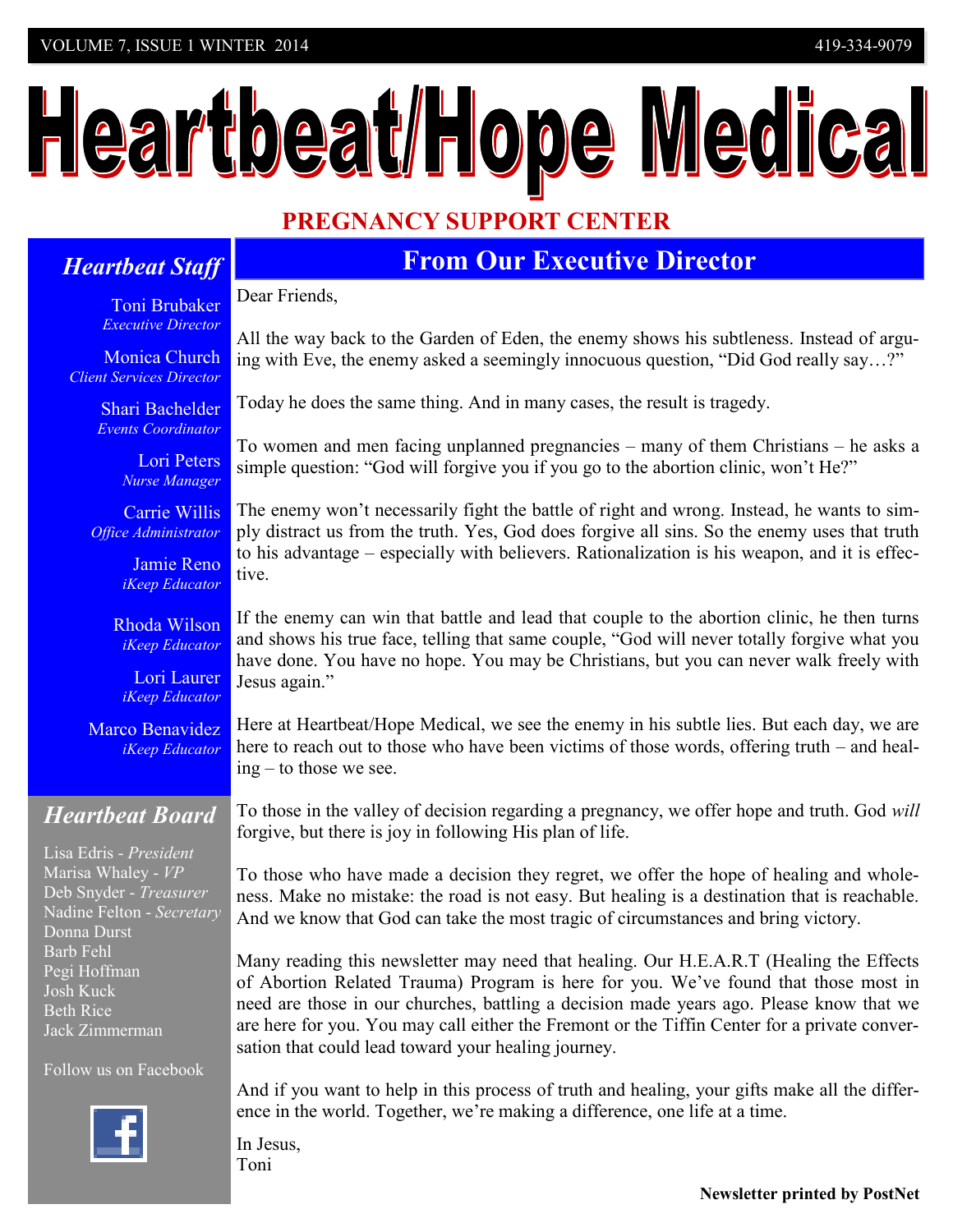## UPDATE FROM MONICA on the iKEEP, BRIDGES/FATHER FACTOR, and SEXUAL INTEGRITY PROGRAMS

Hello Friends,

Christmas is over, The New Year has rolled in, and now we are taking down the decorations, cleaning out the refrigerator, and waiting for the snow and the extra pounds to melt off. As, I am reflecting on all of the blessings in my life, I am thinking of all of you who have blessed Heartbeat! Some of you have been involved for many years while others are new to us, and I am so thankful for each of you!

2013 was a year of changes, which sometimes makes people worry, but here at Heartbeat/Hope Medical we just seem to roll with it! There have been some new faces, new jobs and lots of new babies! Speaking of new jobs, In September I became The Client Services Director for our organization and have since been coordinating the iKeep, the Bridges/Father Factor, and the Sexual Integrity programs. For those of you who know what those programs entail, thank you for your continued prayers.

The Bridges/Father Factor program is running strong! When they leave our center on those Tuesdays, their bellies are filled, but more importantly, so are their hearts. The Bible study led by Barb Moran is well attended on the first Tuesday of each month at 5:00 p.m. The last few months we have had six fathers who have been consistent attendees at the Father Factor meetings, and with eighteen girls currently enrolled in Bridges, that is a good number. Thanks to Mike Sprouse and his compassion and commitment, they are being educated and encouraged to be great fathers. Thanks so much to dedicated volunteers and to The Kraak Foundation for continued support in a great work!

Our iKeep team has been busy in the Bellevue, Clyde, Margaretta, and Tiffin schools and we are heading back on the scene this semester. We are also educating in the WSOS programs at Fremont Ross and Fremont Middle school and grade school this semester. The JDC team is going in three times every month for Sandusky County Juvenile Detention Center, and plans are in progress for Seneca County as well, so stay tuned for updates in the near future. Thank you Team iKeep!

The Sexual Integrity clients continue to prosper as well; however, an area of concern within this group continues to be the consistency factor. The enemy does not like progress, and it seems as though sometimes we get to a certain point in the process where a person realizes that the choices they are making are not good and that they are negatively affecting them, and rather than pressing on, instead run and hide from the truth. It is a battle for sure, but God has called us and equipped us to help!

I am excited and blessed to be part of such an amazing work where each day we actually have an opportunity to reach people for God and help show them the way to a healthy and fruitful future!

God bless and love to all,

Monica Church, Client Services Director

#### **WHAT AN EVENT!!!!**

On November 5, the Annual Event was held at Grace Community Church in Fremont. What a wonderful evening. Inspirational music and testimony filled the hearts of all in attendance. The next morning, November 6, the first annual Tiffin Event was held in the Elizabeth Schaeffer Auditorium at the St. Francis Home. Although the financial gifts are still being calculated, the generosity and spiritual support was awesome! We certainly appreciate each and every one of our supporters. God's Blessings to all!!



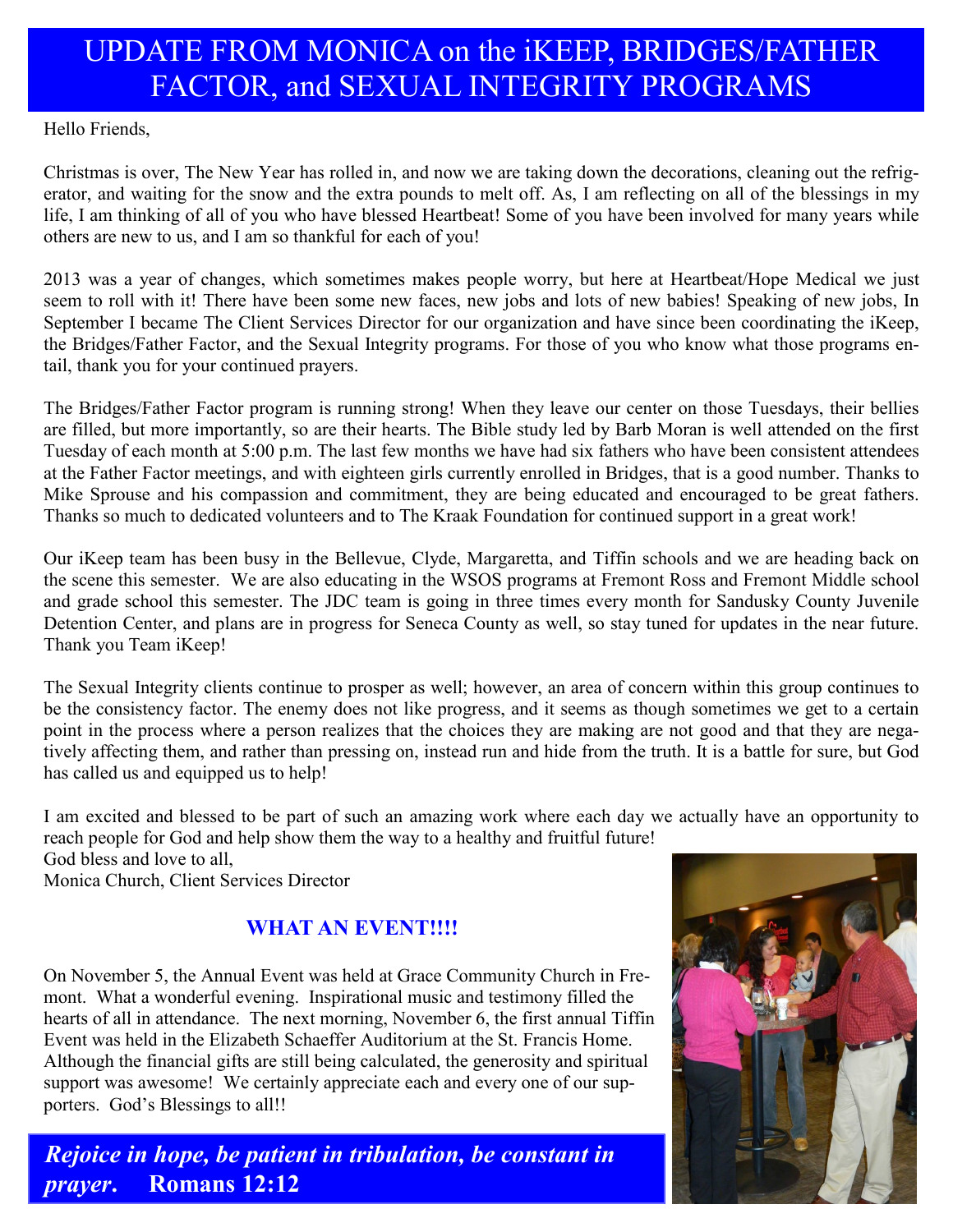## WELCOME TIFFIN!!!!



#### **In Loving Memory:**

*Marie Wagner ~* Given by Audrey Kupka

*Betty June Harrison ~* Given by Mike, Sue and Amy Michaels, Brad and Bridget Michaels and Family, Tim and Katie Michaels, and Michael and Katie Estep

*Dave Pickard ~* Given by Onnalee Churchill

*Richard Hoffman ~* Given by Alice and Michael Reineck

*William Peters ~* Given by Ralph and Lori Peters

*Joyce Haubert ~* Given by Mike and Alice Reineck

*Nan Atzinger ~* Given By Mitch and Nadine Felton, John and Lory Kobelt, Scot and Holly Flueckiger, Brian and Kathy Smith, Chuck and Beth Ritzler

*Grandma Michael ~* Given by Brian and Lisa Edris

*Pete Zimmerman* ~ Given by Michael Bass, John and Liz Peck, Heartbeat Board of Directors, Lynne Kusmer, Brian and Lisa Edris, Right There Rentals LTD, JustGive.org, Thomas Knisely, Bernard Lochotzki

## **5th Annual Light The Night for Life**

Join us as we gather together in prayer for the Sanctity of Human Life. We pray for life, unborn and abortion minded clients, those affected by abortion and their healing, an end to abortion, rulers of our country, decisions made by young moth-

ers around our local area and nation, and for healing and peace. A lighting of candles will take place for those unborn. No reservations are necessary. Sunday, January 19, 2014. 5 p.m. at Heart-



beat/Hope Medical in Fremont, 1209 Oak Harbor Rd. 419-334-9079

**Electronic contact!** Would you prefer to receive your newsletter/correspondence electronically? We would love to add you to our email list and send you newsletters and updates electronically. All you have to do is email Shari at **events@heartfre.org** and she will add you to the list.

The only book where the author is present every time it is read? — THE BIBLE

#### **In Loving Memory (continued):**

*Joseph Havens* ~ Given by Audrey Kupka and Heather R. Hawn

*Richard Matthews*  $\sim$  Given by Brian and Lisa Edris and Onnalee Churchill

*Baby Nash Jayson Lindsay* ~ Given by Mitch and Nadine Felton and John and Lory Kobelt

*Glen Decker*  $\sim$  Given by Mike, Sue & Amy Michaels

*Stephen Amsdell* ~ Given by Michael and Alice Reineck

*Charles and Phyllis Reese*  $\sim$  Given by Jim and Shirley Robison

 $Jim$  *Kohler*  $\sim$  Given by Alice and Michael Reineck

*Jeanette Howard, for Tiffin US* ~ Mitch and Nadine Felton

rated to create a loving environment like the bottom photo. A huge thank you to all our wonderful remodelers!! We are in Tiffin on Wednesdays from 10 a.m. to 5 p.m. Please call for an appointment 567- 220-7024 or 419- 334-9079.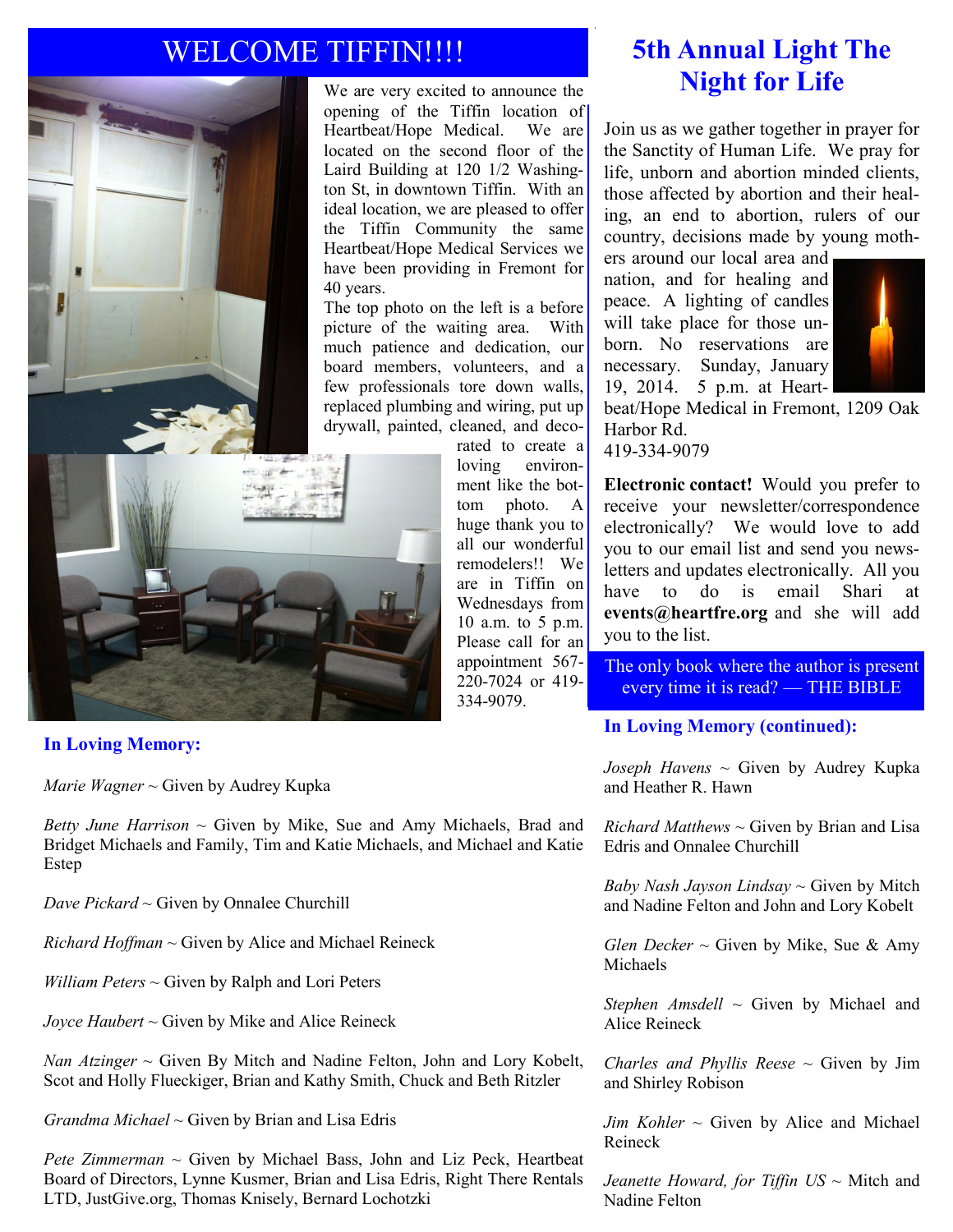#### **Sponsor A Day 2013**

March 3rd- Sponsored by Harland and Marie Green  $\sim$  In honor of Matthew David Green's 2nd birthday

- March 19th- Sponsored by Jan and Karen Sorg  $\sim$  In honor of the wedding anniversary of Russell and Virginia Sorg
- May 13th- Sponsored by Ted and Lisa LeJeune
- $\sim$  In honor of their wedding anniversary May 18th- Sponsored by Kevin and Deb Snyder
- $\sim$  In honor of their wedding anniversary
- June 7th- Sponsored by the Sacred Heart Altar Rosary Society  $\sim$  In honor of the Feast of the Sacred Heart
- June 22nd- Sponsored by Donna Durst
- $\sim$  In honor of the birth-date of Sherry Sprouse June 26th- Sponsored by Pat Picciuto
- $\sim$  In memory of Douglas Piccuito
- June 28th- Sponsored by David and Catherine Pawsey  $\sim$  In honor of their wedding anniversary
- September 6th– Sponsored by Denny and Jan Snyder  $\sim$  In honor of their wedding anniversary
- September 14th- Sponsored by Harland and Marie Green ~ In memory of "Grandma" June Hahn
- November 5th- Sponsored by David and Mary Ann Young  $\sim$  In honor of their wedding anniversary
- December 22nd- Sponsored by Dr. John and Diane Roush  $\sim$  In honor of their wedding anniversary

**\*\*\* Please note that last year's "Sponsor a Day" does not automatically renew. You will need to contact us to choose your date and give us your payment preference.**

#### **Upcoming events!!!!**

January 19, 2014 at  $\overline{5}$  p.m.—Light the Night For Life" in Fremont Spring 2014 God, Mom and Me Tea (date TBA) Walk for Life in Fremont and Tiffin—May 10, 2014 Volunteer Training—March 19-April 2 call Toni at 419-334- 9079 for more info

| $\Box$ Client Peer Counselor |
|------------------------------|
| $\Box$ Bridges Advocate      |
| $\Box$ Church Liaison        |
| Events Committee             |

## **Hope Medical Volunteers Needed**

| Name: $\overline{\phantom{a}}$ |        |                  |
|--------------------------------|--------|------------------|
| Street:                        |        |                  |
| City:                          | State: | $\mathrm{Zip}$ : |

Phone Number: \_\_\_\_\_\_\_\_\_\_\_\_\_\_\_\_\_\_\_\_ Email: \_\_\_\_\_\_\_\_\_\_\_\_\_\_\_\_\_\_\_\_\_\_\_\_\_\_\_\_\_\_\_\_\_

Would you like to volunteer? We are currently looking for the above help (please check all that interest you):

Other skills you may have:

Please send to: Heartbeat/Hope Medical 1209 Oak Harbor Rd

#### **Baby Items Needed**

\*Kmart & Wal-Mart gift cards \*Dreft or baby detergent \*baby wipes \*formula (unopened & not beyond expiration) \*new baby bottles \*rattles, toys, new pacifiers \* diapers and diaper bags

#### **Office Items Needed**

\*Staples gift cards \*copy paper \*postage stamps \*quality toilet paper \*Kleenex/tissues \*envelopes

#### **Program Supplies**

\*We always need generous people to provide meals for the Bridges meetings—1st and 3rd Tuesday of each month

\*13 gallon trash bags \* Kmart & Wal-Mart gift cards

\*paper cups, plates, napkins, and plastic silverware \*cleaning supplies (toilet bowl cleaner, all-purpose cleaner, disinfecting wipes, window cleaner, hand & dish soap \*monetary donations for misc. items and updated bro-

chures and curriculum for all

## **Heartbeat/**

programs

□ Office Support or Receptionist **Prayer Ministry Event Assistants** RN'S and LPN'S

## **2013 Year to Date Statistics**

| <b>Pregnancy Support Center</b>       |      |
|---------------------------------------|------|
| <b>Total Clients Served</b>           | 293  |
| <b>New Clients</b>                    | 62   |
| <b>Repeat Clients</b>                 | 43   |
| <b>Pregnancy Tests Performed</b>      | 96   |
| <b>Positive Test Results</b>          | 56   |
| <b>Negative Test Results</b>          | 39   |
| <b>Ultrasounds</b>                    | 36   |
| Miscellaneous Items                   | 190  |
| Phone, E-mail or Text Contacts        | 39   |
| Office - Follow up Counseling         | 14   |
| Phone - Follow up Counseling          | 64   |
| <b>Heart Program</b>                  |      |
| <b>Total Clients in Program</b>       | 1    |
| <b>Bible Study</b>                    |      |
| <b>Total participants</b>             | 55   |
| <b>Bridges Program</b>                |      |
| Total girls in program                | 36   |
| Total guys in Father Factor           | 13   |
| Cards sent/calls made/visits          | 172  |
| Large baby furniture issued           | 6    |
| Small baby furniture issued           | 14   |
| Clothing items issued                 | 171  |
| Baby supplies/diapers issued          | 210  |
| <b>Sexual Integrity Program</b>       | 38   |
| <b>iKeep Abstinence Program</b>       |      |
| <b>Total Presentations</b>            | 45   |
| <b>Total Attendance</b>               | 1751 |
| <b>Total Clients served at Center</b> | 2579 |
| <u>i hiice tii inv vallta.</u>        |      |

*A HUGE THANK YOU TO THE KRAAK FOUNDA-TION FOR THE CONTIN-UED SUPPORT OF THE BRIDGES PROGRAM!!!!*